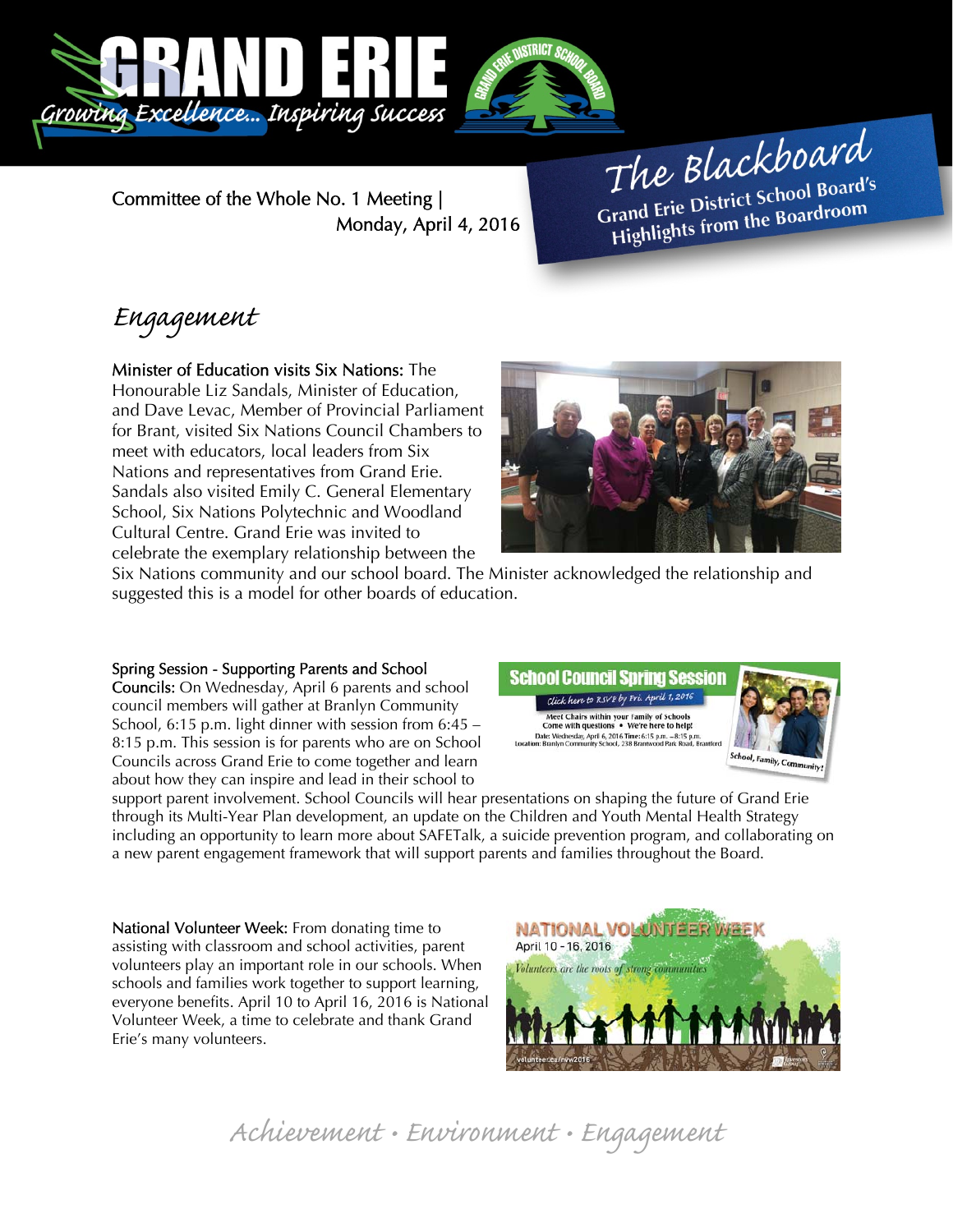Truth and Reconciliation Commission Statements: In 2015, the Truth and Reconciliation Commission (TRC) of Canada concluded its work resulting in 94 far reaching Calls to Action, including a number specifically focused on education, in order to redress the legacy of residential schools and advance the process of Canadian reconciliation.

Grand Erie District School Board Trustees deferred the Truth and Reconciliation Commission Statements Report and approved a motion to bring it back to the Committee of the Whole Meeting No. 1 in May.



Special Education **Programs and Services** Information Night Some children have learning needs that require specialized programs and/or services to meet curriculum expectations.

• To view the original Board report, click here: http://bit.ly/1PQrGgT

South East Norfolk Elementary ARC: The second ARC (Accommodation Review Committee) for the South East Norfolk Elementary Pupil Accommodation Review will take place on Tuesday, April 12, 2016, 7:00 p.m. at Lakewood Elementary School. For more information about the ARC, click here: http://bit.ly/1Xduj2n

Special Education Special Nights: The Special Education team from Grand Erie District School Board invites the community and parents to an information night about the programs and services provided to students with Special Education needs. A Special Education night was held on March 29 at Walsh Public School. The next two sessions are as follows:

- Tuesday, April 12, 2016, 6:30-7:30 p.m., Agnes Hodge Public School (Library) 52 Clench Ave., Brantford
- Tuesday, April 26, 2016, 6:30-7:30 p.m., Caledonia Centennial (Library) 110 Shetland Street
- Visit www.granderie.ca/specialeducation for more information.

2016 Summit on Children & Youth Mental Health: A group of Grand Erie representatives will attend the Summit on Children & Youth Mental Health on April 7-8, 2016. Heather Carter, School Mental Health Lead and Shawn McKillop, Manager of Communications and Community Relations will be presenting on Communications and Mental Health: Planning for Strategic Success, which will include highlights of the Be Well Campaign

(www.granderie.be/bewell). The Summit is a unique event that unites the voices of educators, professional student services personnel, mental health and health professionals, children service agencies, children service advocates, families and students.

Data Report - eLearning Annual Report: Grand Erie District School Board has been delivering eLearning programming since December 2002. During this time the program has expanded to include a greater number of courses in a variety of grades and pathways.

Grand Erie eLearning offerings are in partnership with the Ontario eLearning Consortium (OeLC). The OeLC is a group of 21 school

boards who share eLearning courses and students for the purposes of increasing eLearning access and choices to all students. Additionally, the virtual learning environment is used to support student learning through: Homework Help, Career Cruising, Credit Recovery, blended learning, Summer School, Continuing Education and Adult Education. Learn more about the success of eLearning in this year's data report: http://bit.ly/1S2Nx67





Ontario Coalition for Children AND Youth<br>Mental Health

Coalition ontarienne pour la santé mentale des enfants ET des adolescents